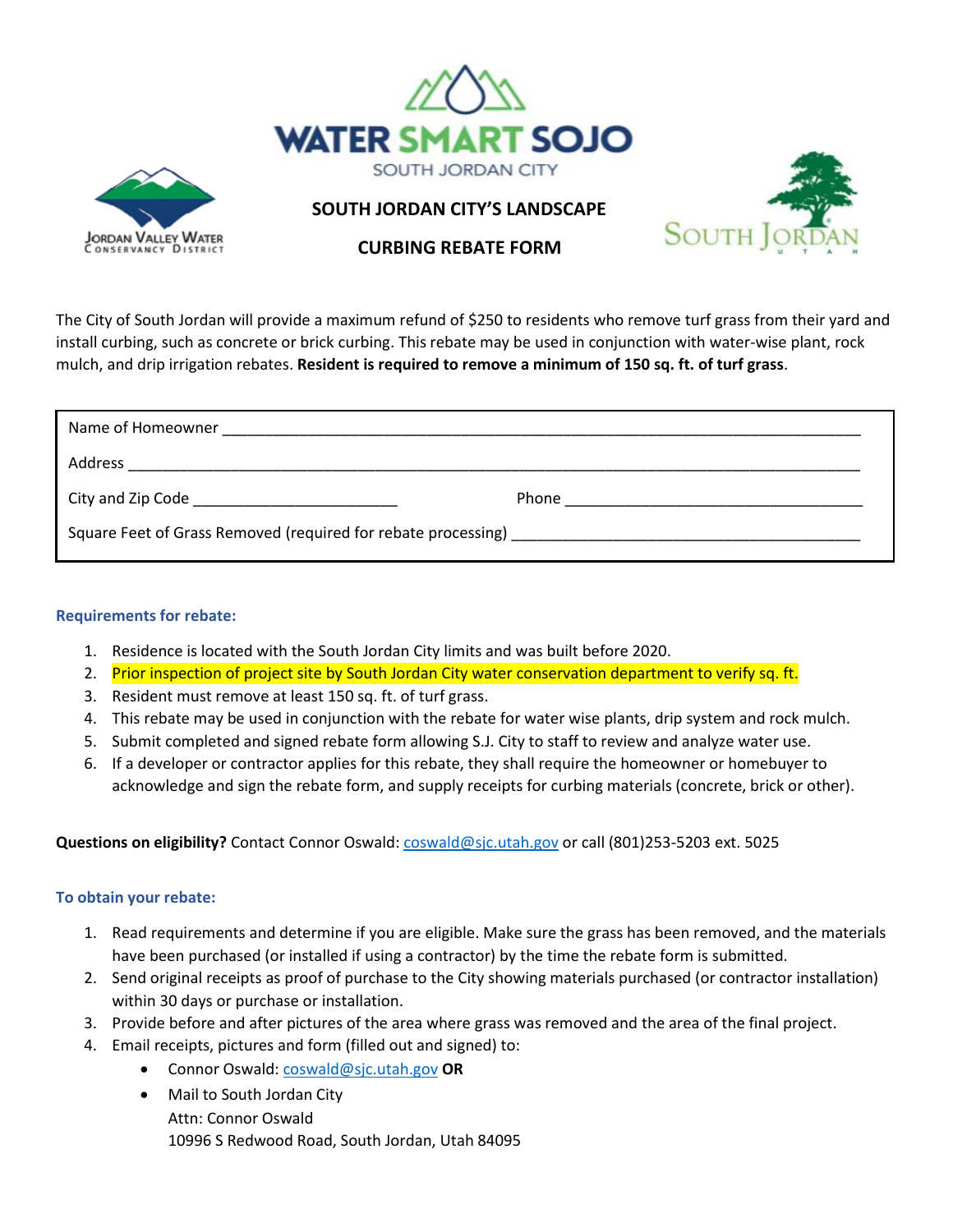#### **Please review the following program guidelines and other important information:**

- Please allow four to six weeks to process the request. A check will be mailed to the address listed above.
- The voucher is non-transferable. Only the person whose name appears on the voucher can sign and redeem it.
- Curbing materials purchased by homeowners for the program are for their own personal use in the location listed above and shall not be resold.
- South Jordan City assumes no liability for any loss, damage or expense in connection with the materials, workmanship or fitness of the hardscape materials; or the installation of said materials
- Resident hereby releases and agrees to hold harmless South Jordan City and its employees from any and all claims, losses, harms, costs, liabilities, damages and expenses directly or indirectly resulting from or related to the turf grass removal, curbing installation or labor of installation.
- The rebate offer does not include any offer by South Jordan City to provide labor for removal or disposal of turf grass. Residents may do the work themselves or hire a private contractor.
- South Jordan City does not warrant or assume any liability for the design, manufacture, installation or operation of any of the changes made to the homeowner's existing turf grass, irrigation system, and/or life expectancy of the curbing materials purchased. South Jordan City makes no warranty of fitness for a particular purpose, about any curbing materials received, installed, or used by Applicant.

For the purpose of determining the water-saving effectiveness of the program, resident agrees to allow the City of South Jordan to examine municipal water use records of participating residences. The resident also allows City staff to verify the installation of the purchased materials.

**\_\_\_\_\_\_\_\_\_\_\_\_\_\_\_\_\_\_\_\_\_\_\_\_\_\_\_\_\_\_\_\_\_\_\_\_\_\_\_\_\_\_\_\_\_\_\_\_\_\_\_\_\_\_\_\_\_\_\_ \_\_\_\_\_\_\_\_\_\_\_\_\_\_\_\_\_\_\_\_\_\_\_\_\_\_\_\_\_\_\_\_\_\_\_**

**\_\_\_\_\_\_\_\_\_\_\_\_\_\_\_\_\_\_\_\_\_\_\_\_\_\_\_\_\_\_\_\_\_\_\_\_\_\_\_\_\_\_\_\_\_\_\_\_\_\_\_\_\_\_\_\_\_\_\_\_\_\_\_\_\_\_\_\_\_\_\_\_\_\_\_\_\_\_\_\_\_\_\_\_\_\_\_\_\_\_\_\_\_\_\_\_\_\_\_\_\_\_\_\_\_\_\_**

#### **I understand and give permission for my water use records to be examined:**

| Signature of Applicant | Date |  |
|------------------------|------|--|
|                        |      |  |

## Print Name

South Jordan City's Hardscape Rebate Program is a product rebate program of South Jordan City funded by Jordan Valley Water Conservancy District. Effective rebate date will begin on July 1<sup>st</sup> 2021 until all funds are exhausted. Rebates are offered independently of any sale prices or rebates that may be concurrently offered by manufacturers or vendors. The filing of this rebate form does not constitute an agreement between the filer and the City. Acceptance of this form does not constitute acceptance of filers claim for a rebate or guarantee that filer shall receive any funds as all rebate awards are made subject to funding limitations.

Submitting fraudulent receipts or other fraudulent evidence of compliance with the rebate program is a crime.